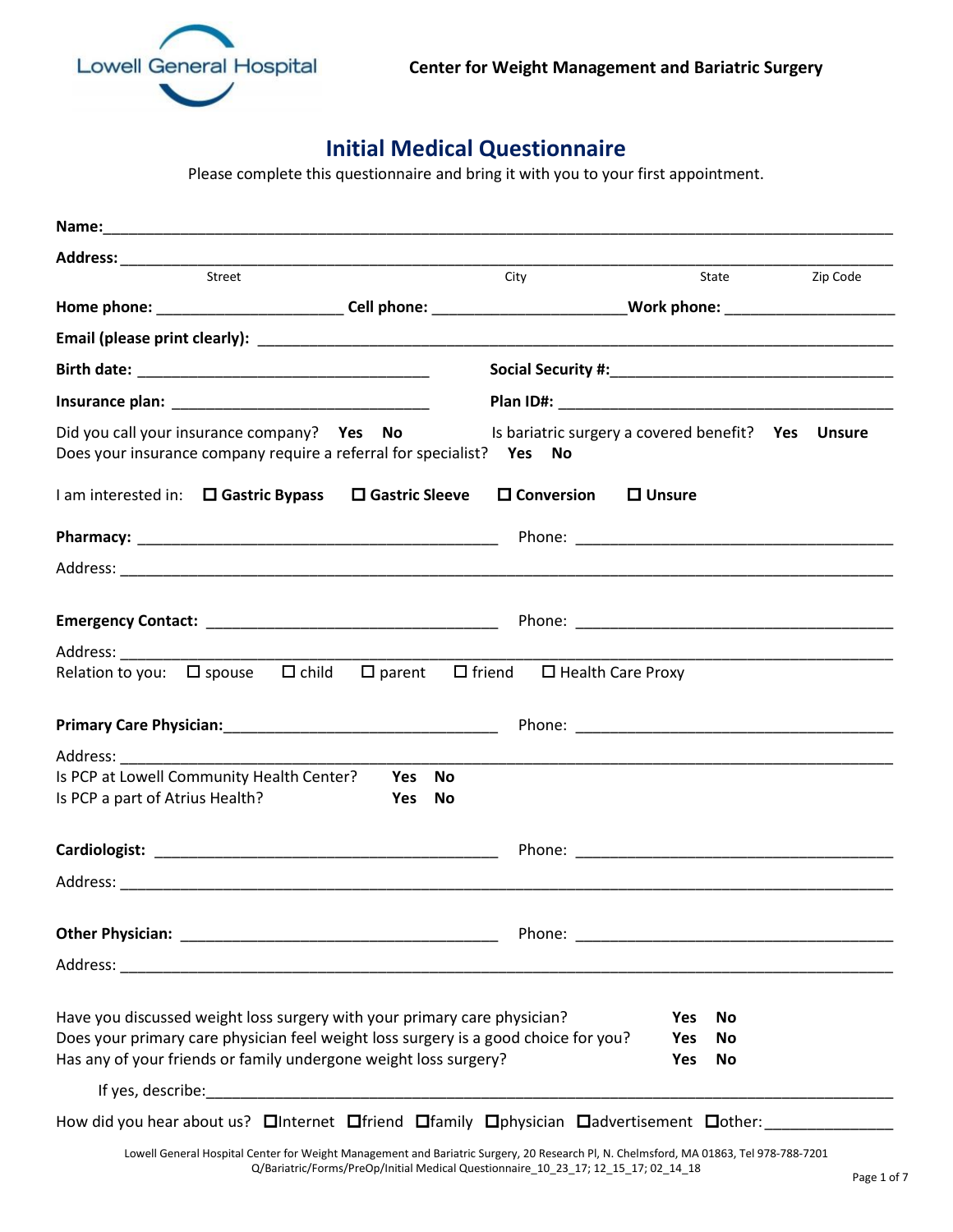### **Dieting and Weight History**

| How long has your weight been a problem?   |                                                                     |                             |                                                                                         |
|--------------------------------------------|---------------------------------------------------------------------|-----------------------------|-----------------------------------------------------------------------------------------|
|                                            |                                                                     |                             | Since: OChildhood DAdolescence DEarly Adulthood DHaving children DOther: 1986 1997 1998 |
| What weight loss strategies have you used? |                                                                     |                             |                                                                                         |
| $\Box$ Vomiting $\Box$ Weight Watchers     |                                                                     | $\Box$ Physician supervised | $\Box$ Fad diet                                                                         |
| $\Box$ Laxatives                           | $\Box$ Commercial meal replacements                                 | $\square$ Dietitian         | $\Box$ Low fat diet                                                                     |
| $\square$ Diuretics                        | $\Box$ Severe calorie restriction                                   | $\Box$ Food diary/journal   | $\Box$ Low carb diet                                                                    |
|                                            | $\Box$ Prescription weight loss $\Box$ Non-prescription weight loss | $\Box$ Liquid diet          | $\Box$ Exercise                                                                         |
| medication (i.e. Phenfen)                  | medication (i.e. Alli, Dexatrim                                     | $\Box$ Monitoring intake    |                                                                                         |
|                                            |                                                                     |                             |                                                                                         |
|                                            |                                                                     |                             |                                                                                         |
| <b>Physical Activity</b>                   |                                                                     |                             |                                                                                         |
| Check all that apply:                      |                                                                     |                             |                                                                                         |
|                                            |                                                                     |                             |                                                                                         |
|                                            |                                                                     |                             |                                                                                         |

# **Medications**

Please list all medications, vitamins, and supplements you currently take. Bring all of them to your first appointment.

| Name                                                                                | Dose (mg, mcg, units, etc.) | How often/when |
|-------------------------------------------------------------------------------------|-----------------------------|----------------|
|                                                                                     |                             |                |
|                                                                                     |                             |                |
|                                                                                     |                             |                |
|                                                                                     |                             |                |
|                                                                                     |                             |                |
|                                                                                     |                             |                |
|                                                                                     |                             |                |
|                                                                                     |                             |                |
|                                                                                     |                             |                |
|                                                                                     |                             |                |
|                                                                                     |                             |                |
|                                                                                     |                             |                |
|                                                                                     |                             |                |
|                                                                                     |                             |                |
|                                                                                     |                             |                |
|                                                                                     |                             |                |
|                                                                                     |                             |                |
|                                                                                     |                             |                |
|                                                                                     |                             |                |
|                                                                                     |                             |                |
| $\sim$ 1.100 $\sim$ 1.100 $\sim$ 1.200 $\sim$<br>$\sim$ $\sim$ $\sim$ $\sim$ $\sim$ |                             |                |

Attach an additional list if necessary.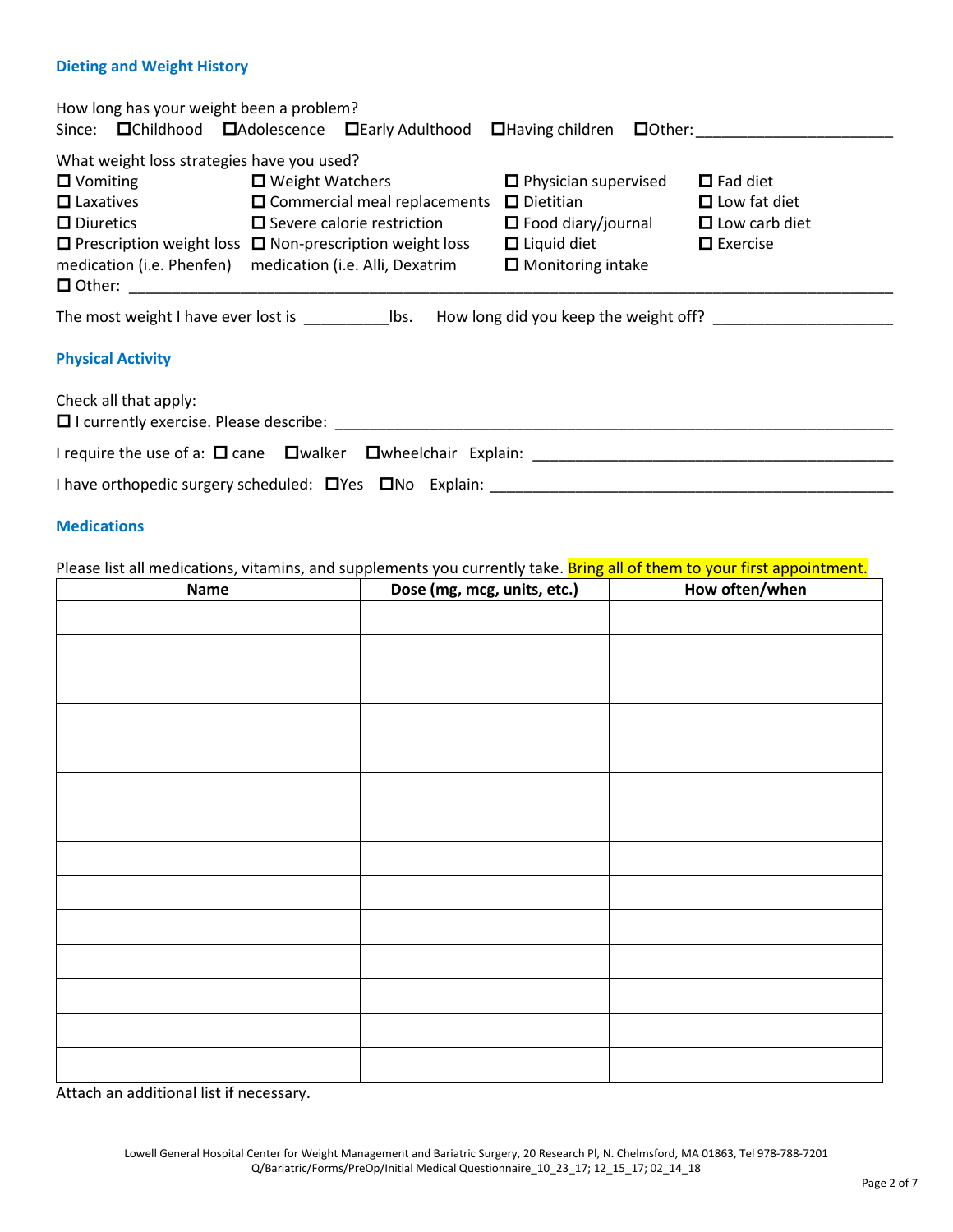|                                                                                                                                                                                                                     |                   |                                                                                                          |                                                                                                             | Are you allergic to any medications? Yes No If yes, list each one and what happens when you take it:                                                                                                      |
|---------------------------------------------------------------------------------------------------------------------------------------------------------------------------------------------------------------------|-------------------|----------------------------------------------------------------------------------------------------------|-------------------------------------------------------------------------------------------------------------|-----------------------------------------------------------------------------------------------------------------------------------------------------------------------------------------------------------|
| Are you allergic to any foods?<br>Are you allergic to latex?<br>Do you have any other allergies?                                                                                                                    | Yes<br>Yes<br>Yes | No<br><b>No</b><br>No                                                                                    |                                                                                                             |                                                                                                                                                                                                           |
| <b>Medical History</b>                                                                                                                                                                                              |                   |                                                                                                          |                                                                                                             |                                                                                                                                                                                                           |
| Have you had any of the following? Check all that apply.                                                                                                                                                            |                   |                                                                                                          |                                                                                                             |                                                                                                                                                                                                           |
| $\Box$ Heart Attack<br>$\Box$ Heart Disease<br>□ High Blood Pressure<br>$\Box$ High Cholesterol<br>$\Box$ Asthma<br>$\square$ Sleep Apnea<br>$\Box$ Tuberculosis<br>$\Box$ Hepatitis<br>$\Box$ Cancer<br>What kind: |                   | $\Box$ Ulcer Disease<br>$\Box$ GI Bleed<br>$\Box$ Ulcer Disease<br>$\Box$ GI Bleed<br>$\square$ Diabetes | □ Crohn's Disease<br>□ Ulcerative Colitis<br>$\Box$ Heartburn/Reflux<br>$\Box$ Kidney Disease<br>$\Box$ HIV | $\Box$ Neuropathy<br>□ Thyroid Disease<br>Polycystic Ovarian Disease<br>$\Box$ Miscarriage<br>□ Seizure/Convulsion<br>$\Box$ Stroke<br>$\Box$ Anemia<br>$\Box$ Coagulation (bleeding or clotting) problem |
| <b>Mental Health History</b>                                                                                                                                                                                        |                   |                                                                                                          |                                                                                                             |                                                                                                                                                                                                           |
| Do you currently see a mental health provider? Yes No                                                                                                                                                               |                   |                                                                                                          |                                                                                                             |                                                                                                                                                                                                           |
|                                                                                                                                                                                                                     |                   |                                                                                                          |                                                                                                             |                                                                                                                                                                                                           |
|                                                                                                                                                                                                                     |                   |                                                                                                          |                                                                                                             |                                                                                                                                                                                                           |
| Have you received treatment for any of the following? Check all that apply.                                                                                                                                         |                   |                                                                                                          |                                                                                                             |                                                                                                                                                                                                           |
| $\square$ Depression<br>$\Box$ Anxiety<br>$\Box$ Life stressors (divorce, death in family, etc.)<br>$\Box$ Other:<br>Comment:                                                                                       |                   |                                                                                                          | $\Box$ Alcohol problems<br>$\Box$ Drug problems<br>□ Physical or sexual abuse                               |                                                                                                                                                                                                           |

Do you live with or are you in a relationship with anyone who hurts you, threatens you, or makes you afraid? **Yes No**

## **Surgical History**

#### Have you ever had surgery? **Yes No**

| When | Why / What operation | <b>Which hospital</b> |
|------|----------------------|-----------------------|
|      |                      |                       |
|      |                      |                       |
|      |                      |                       |
|      |                      |                       |
|      |                      |                       |

Lowell General Hospital Center for Weight Management and Bariatric Surgery, 20 Research Pl, N. Chelmsford, MA 01863, Tel 978-788-7201 Q/Bariatric/Forms/PreOp/Initial Medical Questionnaire\_10\_23\_17; 12\_15\_17; 02\_14\_18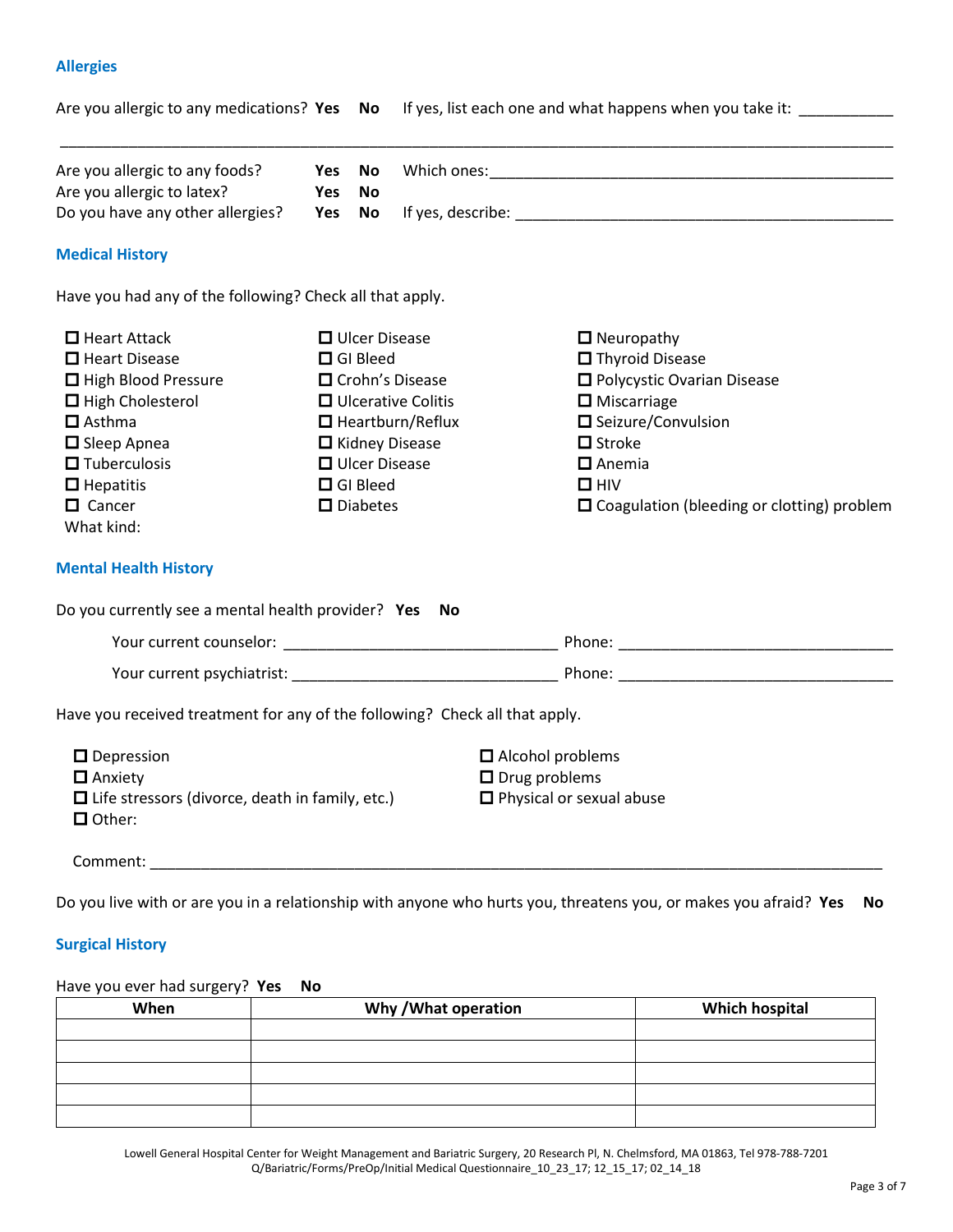# Have you ever been hospitalized for any other reason? **Yes No**

| When | Why | <b>Which hospital</b> |
|------|-----|-----------------------|
|      |     |                       |
|      |     |                       |
|      |     |                       |
|      |     |                       |

### **Social History**

| Do you live alone?                                                                                                                                                                                                                                                                                                                                                                       | <b>Yes</b> | No        |       |
|------------------------------------------------------------------------------------------------------------------------------------------------------------------------------------------------------------------------------------------------------------------------------------------------------------------------------------------------------------------------------------------|------------|-----------|-------|
| Are you employed?                                                                                                                                                                                                                                                                                                                                                                        | <b>Yes</b> | No        |       |
| Does your weight interfere with your job?                                                                                                                                                                                                                                                                                                                                                | <b>Yes</b> | <b>No</b> |       |
| Are you disabled?                                                                                                                                                                                                                                                                                                                                                                        | <b>Yes</b> | <b>No</b> |       |
|                                                                                                                                                                                                                                                                                                                                                                                          |            |           |       |
| Did you ever smoke cigarettes?                                                                                                                                                                                                                                                                                                                                                           | <b>Yes</b> | <b>No</b> |       |
| If you currently smoke, how many cigarettes do you smoke per day: less than 5 $/$ 5-14 $/$ 15-29 $/$<br>How many years have you been smoking?                                                                                                                                                                                                                                            |            |           | $30+$ |
| If you no longer smoke, what year did you quit? ___________ How many years did you smoke? _______<br>How many cigarettes per day did you smoke?                                                                                                                                                                                                                                          |            |           |       |
| Do you smoke cigars or chew tobacco or use a vaporizor?                                                                                                                                                                                                                                                                                                                                  | <b>Yes</b> | <b>No</b> |       |
| How much alcohol do you drink (1 drink = 1.5 oz. distilled spirits, 5 oz. wine, 12 oz. beer)?<br>() I don't drink.<br>() I don't drink and I am a recovering alcoholic. My last drink was: ___________<br>() I drink daily. How many drinks daily: _______________<br>() I drink weekly. How many drinks weekly:                                                                         |            |           |       |
| () I drink only on weekends. How many drinks over the weekend: _________________                                                                                                                                                                                                                                                                                                         |            |           |       |
| () I drink monthly or socially. How often and how many:                                                                                                                                                                                                                                                                                                                                  |            |           |       |
| Have you ever taken non-prescription "street" drugs? Yes No<br>If yes, describe all drugs used, the last time you used them, AND any treatment received<br>In the past or currently: Note that the past of contract the past of contract of the past of contract of the state of the state of the state of the state of the state of the state of the state of the state of the state of |            |           |       |
|                                                                                                                                                                                                                                                                                                                                                                                          |            |           |       |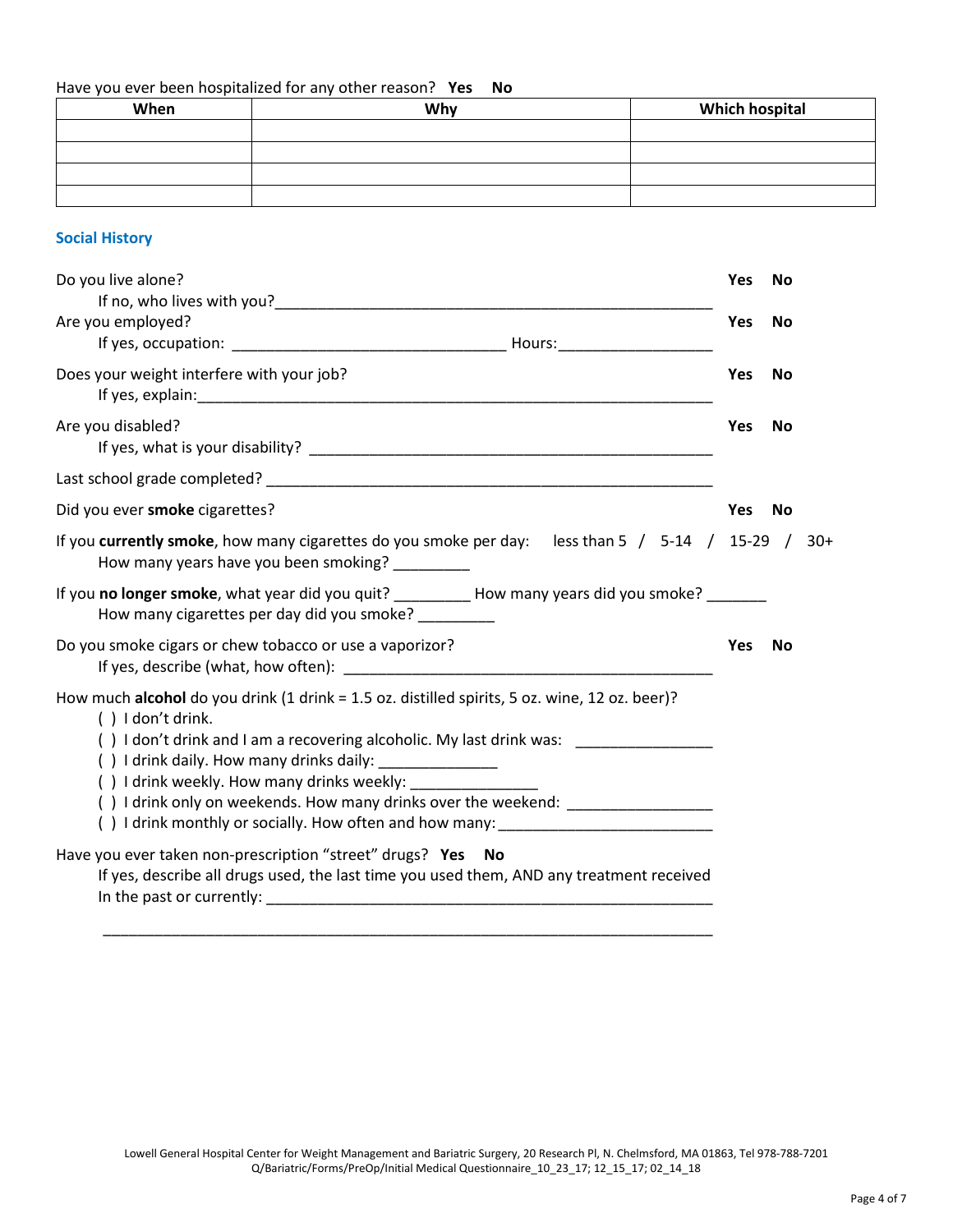#### **Family History**

#### Has anyone in your family had the following problems?

*MGM = maternal grandmother MGF = maternal grandfather PGM = paternal grandmother PGF = paternal grandfather*

| <b>Disease</b>             | <b>Family Member</b> |     |                |        |     |          |            |            |            |            |
|----------------------------|----------------------|-----|----------------|--------|-----|----------|------------|------------|------------|------------|
| Obesity                    | Dad                  | Mom | <b>Brother</b> | Sister | Son | Daughter | <b>MGM</b> | <b>MGF</b> | <b>PGM</b> | <b>PGF</b> |
| <b>High Blood Pressure</b> | Dad                  | Mom | <b>Brother</b> | Sister | Son | Daughter | <b>MGM</b> | <b>MGF</b> | <b>PGM</b> | <b>PGF</b> |
| High Cholesterol           | Dad                  | Mom | <b>Brother</b> | Sister | Son | Daughter | <b>MGM</b> | <b>MGF</b> | <b>PGM</b> | <b>PGF</b> |
| <b>Heart Disease</b>       | Dad                  | Mom | <b>Brother</b> | Sister | Son | Daughter | <b>MGM</b> | <b>MGF</b> | <b>PGM</b> | <b>PGF</b> |
| <b>Diabetes</b>            | Dad                  | Mom | <b>Brother</b> | Sister | Son | Daughter | <b>MGM</b> | <b>MGF</b> | <b>PGM</b> | <b>PGF</b> |
| Cancer                     | Dad                  | Mom | <b>Brother</b> | Sister | Son | Daughter | <b>MGM</b> | <b>MGF</b> | <b>PGM</b> | <b>PGF</b> |
| Other:                     | Dad                  | Mom | <b>Brother</b> | Sister | Son | Daughter | <b>MGM</b> | <b>MGF</b> | <b>PGM</b> | <b>PGF</b> |

#### **Review of Systems**

Do you presently have any of the following?

| Eyes, Ears, Nose & Throat     | <b>Yes</b> | <b>No</b> | Gastrointestinal                   |        |
|-------------------------------|------------|-----------|------------------------------------|--------|
| Frequent Headaches/Migraines  |            |           | Ever had a colonoscopy?            |        |
| Fainting                      |            |           | When:                              | Where: |
| <b>Dizziness</b>              |            |           | Comments:                          |        |
| Loss of Hearing               |            |           | Ever had an upper endoscopy (EGD)? |        |
| Loss of Vision                |            |           | When:                              | Where: |
| Glaucoma                      |            |           | Comments:                          |        |
| <b>Wear Glasses</b>           |            |           | <b>Nausea</b>                      |        |
| <b>Wear Contacts</b>          |            |           | Vomiting                           |        |
| <b>Dentures/Partial Plate</b> |            |           | Constipation                       |        |

| Cardiovascular                | <b>Yes</b> | No | Abdominal pain           |
|-------------------------------|------------|----|--------------------------|
| <b>Chest Pain or Pressure</b> |            |    |                          |
| Rapid or Irregular Heartbeat  |            |    | Urinarv                  |
| Swelling of legs or feet      |            |    | Pain when you pass urine |

| Respiratory                | Yes | No | cough/sneeze              |
|----------------------------|-----|----|---------------------------|
| <b>Shortness of Breath</b> |     |    | Prostate issue (men only) |
| Chronic Cough              |     |    |                           |
| Cough with Sputum          |     |    | <b>Women's Health</b>     |
| Oxygen at Home             |     |    | Heavy periods             |

| Eyes, Ears, Nose & Throat     | Yes        | No        | Gastrointestinal                   | <b>Yes</b> | <b>No</b> |
|-------------------------------|------------|-----------|------------------------------------|------------|-----------|
| Frequent Headaches/Migraines  |            |           | Ever had a colonoscopy?            |            |           |
| Fainting                      |            |           | When:<br>Where:                    |            |           |
| <b>Dizziness</b>              |            |           | Comments:                          |            |           |
| Loss of Hearing               |            |           | Ever had an upper endoscopy (EGD)? |            |           |
| Loss of Vision                |            |           | When:<br>Where:                    |            |           |
| Glaucoma                      |            |           | Comments:                          |            |           |
| <b>Wear Glasses</b>           |            |           | Nausea                             |            |           |
| <b>Wear Contacts</b>          |            |           | Vomiting                           |            |           |
| <b>Dentures/Partial Plate</b> |            |           | Constipation                       |            |           |
|                               |            |           | Diarrhea                           |            |           |
| Cardiovascular                | <b>Yes</b> | <b>No</b> | Abdominal pain                     |            |           |
| Chest Pain or Pressure        |            |           |                                    |            |           |

| Rapid or Irregular Heartbeat |     |           | <b>Urinary</b>            | Yes | No |
|------------------------------|-----|-----------|---------------------------|-----|----|
| Swelling of legs or feet     |     |           | Pain when you pass urine  |     |    |
|                              |     |           | Leaking of urine when you |     |    |
| <b>Respiratory</b>           | Yes | <b>No</b> | cough/sneeze              |     |    |
| Shortness of Breath          |     |           | Prostate issue (men only) |     |    |

| Cough with Sputum |  | <b>Women's Health</b>      | Yes | No |
|-------------------|--|----------------------------|-----|----|
| Oxygen at Home    |  | Heavy periods              |     |    |
|                   |  | Irregular periods          |     |    |
|                   |  | Do you want to have (more) |     |    |
|                   |  | children?                  |     |    |

#### **General Information**

Do you require an interpreter? Yes No If yes, what language? Did anyone assist you in completing this questionnaire? Yes No If yes, who? \_\_\_\_\_\_\_\_\_\_\_\_\_\_\_\_\_\_\_\_\_\_\_\_\_\_\_\_\_\_\_\_\_\_ How do you learn best? (check all that apply) Listening Reading Writing notes Watching a demonstration Hands-on, participating Do you have a **health care proxy** (someone to make medical decisions for you if you cannot)? **Yes No**

Lowell General Hospital Center for Weight Management and Bariatric Surgery, 20 Research Pl, N. Chelmsford, MA 01863, Tel 978-788-7201 Q/Bariatric/Forms/PreOp/Initial Medical Questionnaire\_10\_23\_17; 12\_15\_17; 02\_14\_18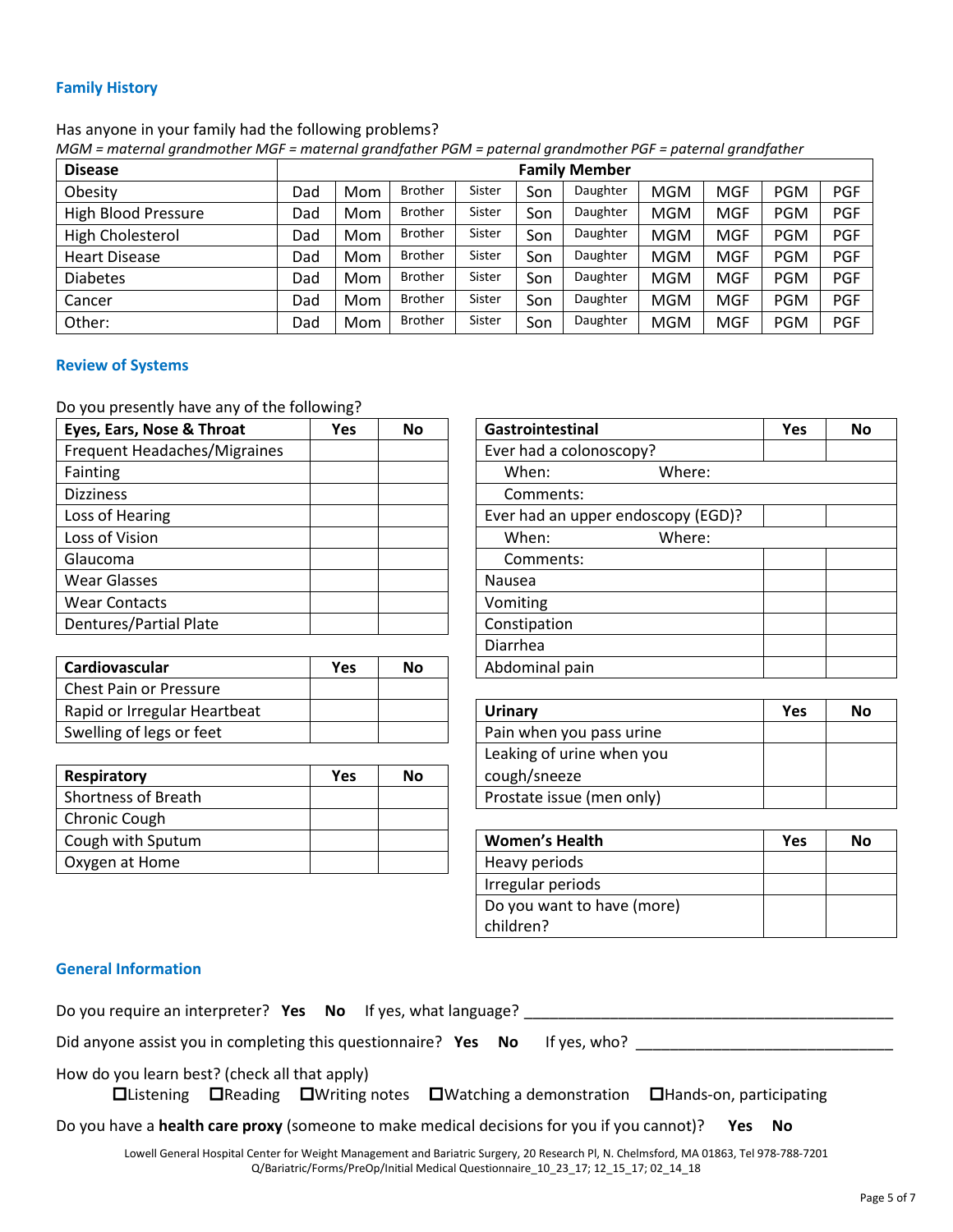#### **Dietary Information**

| Do you have a sweet tooth, crave sweets? Yes No    |           |  |
|----------------------------------------------------|-----------|--|
| How many of your meals a day are prepared at home? | Comments: |  |
|                                                    |           |  |

\_\_\_\_\_\_\_\_\_\_\_\_\_\_\_\_\_\_\_\_\_\_\_\_\_\_\_\_\_\_\_\_\_\_\_\_\_\_\_\_\_\_\_\_\_\_\_\_\_\_\_\_\_\_\_\_\_\_\_\_\_\_\_\_\_\_\_\_\_\_\_\_\_\_\_\_\_\_\_\_\_\_\_\_\_\_\_\_\_\_\_\_\_\_\_\_\_

How many of your meals a day are prepared by a restaurant or store?\_\_\_\_\_\_\_\_\_\_ Comments: \_\_\_\_\_\_\_\_\_\_\_\_\_\_\_\_\_\_\_\_\_

| How many times a day do you usually eat:     |       |               |                             |
|----------------------------------------------|-------|---------------|-----------------------------|
| Circle the meals you usually have: Breakfast | Lunch | <b>Dinner</b> | <b>Snack</b> (s): how many: |

Please list everything you eat and drink in a typical day:

| Foods / Drinks | What time? | Where? (at table, watching TV, car,<br>restaurant, etc.) |
|----------------|------------|----------------------------------------------------------|
|                |            |                                                          |
|                |            |                                                          |
|                |            |                                                          |
|                |            |                                                          |
|                |            |                                                          |
|                |            |                                                          |
|                |            |                                                          |
|                |            |                                                          |

#### Do you drink any of the following?

|                                 |     |           | What kind(s)/explain | How much and how often |
|---------------------------------|-----|-----------|----------------------|------------------------|
| Soda/seltzer/pop                | Yes | <b>No</b> |                      |                        |
| Coffee                          | Yes | No        |                      |                        |
| Tea                             | Yes | No        |                      |                        |
| Juice                           | Yes | <b>No</b> |                      |                        |
| Energy drinks                   | Yes | <b>No</b> |                      |                        |
| Milk                            | Yes | <b>No</b> |                      |                        |
| Wine                            | Yes | <b>No</b> |                      |                        |
| Beer                            | Yes | <b>No</b> |                      |                        |
| Distilled spirits (vodka, etc.) | Yes | <b>No</b> |                      |                        |
| Mixed alcoholic drinks          | Yes | No        |                      |                        |
| Others:                         |     |           |                      |                        |